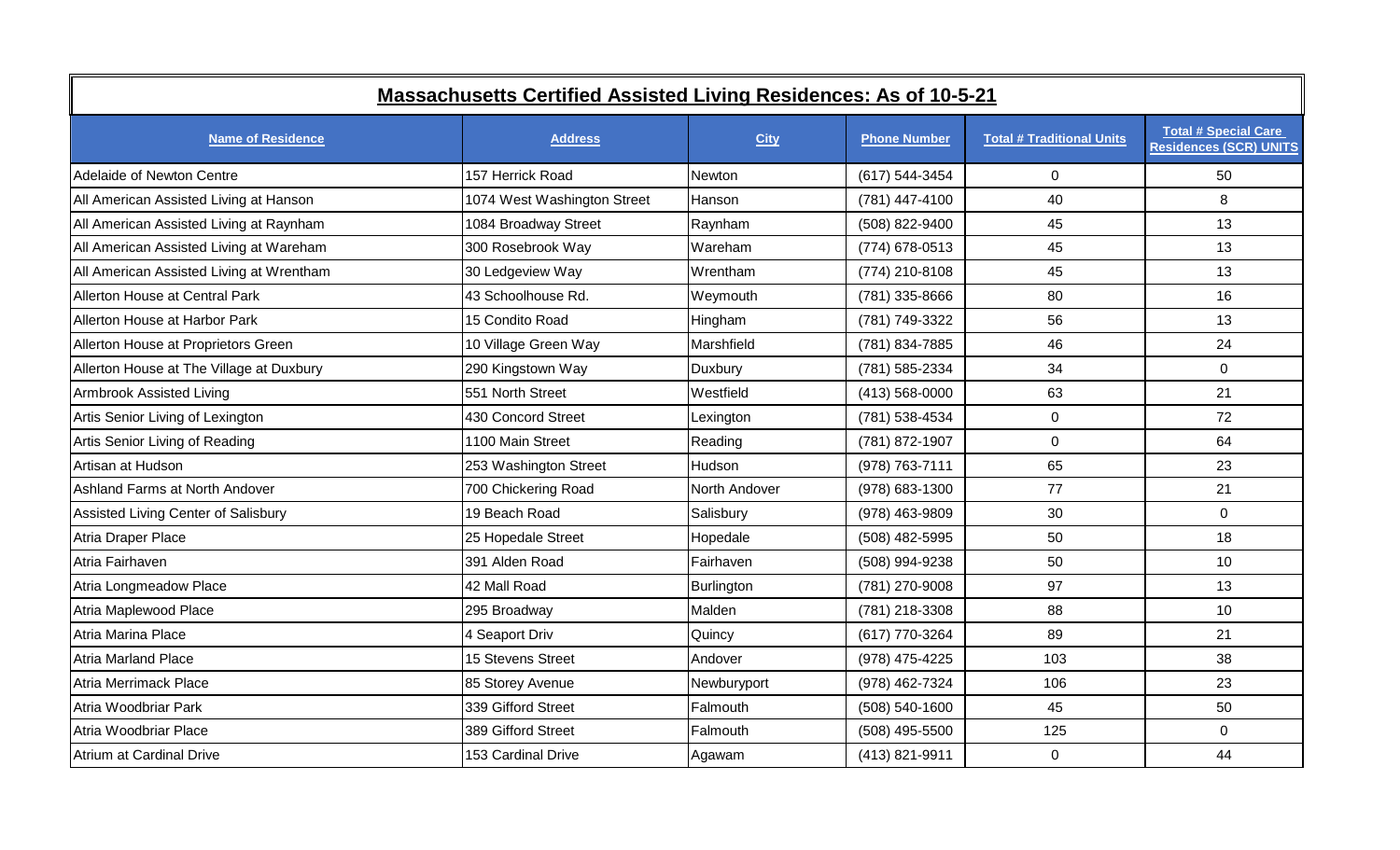| Atrium at Drum Hill                               | 2 Technology Drive            | Chelmsford  | (978) 674-5295 | $\mathbf 0$ | 44          |
|---------------------------------------------------|-------------------------------|-------------|----------------|-------------|-------------|
| Atrium at Faxon Woods                             | 2003 Falls Blvd.              | Quincy      | (617) 471-5595 | $\pmb{0}$   | 54          |
| Atrium at Veronica Drive                          | 1 Veronica Drive              | Danvers     | (978) 762-7625 | $\mathbf 0$ | 56          |
| Autumn Glen at Dartmouth                          | 239 Cross Road                | Dartmouth   | (508) 992-8880 | 60          | 25          |
| Avita of Needham                                  | 880 Greendale Ave             | Needham     | (781) 444-2266 | $\pmb{0}$   | 62          |
| Avita of Newburyport                              | 4 Wallace Bashaw Jr. Way      | Newburyport | (978) 225-7000 | $\pmb{0}$   | 70          |
| Bayberry at Emerald Court                         | 2000 Emerald Court            | Tewksbury   | (978) 640-0194 | 73          | 21          |
| Benchmark Senior Living at Clapboardtree          | 40 Clapboardtree Street       | Norwood     | (781) 352-0467 | 69          | 21          |
| Benchmark Senior Living at Forge Hill             | 4 Forge Hill Rd.              | Franklin    | (508) 528-9200 | 81          | 16          |
| Benchmark Senior Living at Robbins Brook          | 10 Devon Drive                | Acton       | (978) 264-4666 | 64          | 15          |
| Benchmark Senior Living at The Commons in Lincoln | One Harvest Circle            | Lincoln     | (781) 338-5985 | 40          | 24          |
| Benchmark Senior Living at Woburn                 | One Cedar Street              | Woburn      | (781) 460-6360 | 67          | 20          |
| Bertram House of Swampscott                       | 565 Humphrey Street           | Swampscott  | (781) 595-1991 | 37          | 22          |
| Bethany Homes - Merrivista                        | 100 Water Street              | Haverhill   | (978) 374-2168 | 33          | $\mathbf 0$ |
| <b>Billerica Crossings</b>                        | 20 Charnstaffe Lane           | Billerica   | (978) 667-0898 | 52          | 12          |
| Birch Grove at Fox Hill Village                   | 20 Longwood Drive             | Westwood    | (781) 329-4433 | 24          | $\mathbf 0$ |
| Blaire House at Tewksbury Assisted Living         | 10-B Erlin Terrace            | Tewksbury   | (978) 851-3121 | 23          | 12          |
| <b>Blaire House of Milford</b>                    | 20 Clafin St                  | Milford     | (508) 473-4666 | 23          | 19          |
| Bridges by EPOCH at Andover                       | 254 Lowell Street             | Andover     | (978) 775-1070 | $\mathbf 0$ | 63          |
| Bridges by EPOCH at Hingham                       | 1 Sgt. William B. Terry Drive | Hingham     | (781) 749-7114 | $\pmb{0}$   | 48          |
| Bridges by EPOCH at Mashpee                       | 462 Old Barnstable Road       | Mashpee     | (508) 477-0043 | $\mathbf 0$ | 54          |
| Bridges by EPOCH at Pembroke                      | 49 Cross Street               | Pembroke    | (781) 243-3020 | $\pmb{0}$   | 48          |
| Bridges by EPOCH at Sudbury                       | 1 Farmstead Land              | Sudbury     | (978) 261-7007 | $\mathbf 0$ | 48          |
| Bridges by EPOCH at Westford                      | 108 Littleton Road            | Westford    | (978) 692-9541 | $\mathbf 0$ | 48          |
| Bridges by EPOCH at Westwood                      | 140 University Ave            | Westwood    | (781) 251-6630 | $\mathbf 0$ | 64          |
| <b>Brigham House</b>                              | 341 Mount Auburn Street       | Watertown   | (617) 923-7779 | 62          | $\mathbf 0$ |
| <b>Brightview Arlington</b>                       | <b>Symmes Road</b>            | Arlington   | (781) 646-0837 | 60          | 30          |
| <b>Brightview Canton</b>                          | 125 Turnpike Street           | Canton      | (781) 298-3407 | 40          | 25          |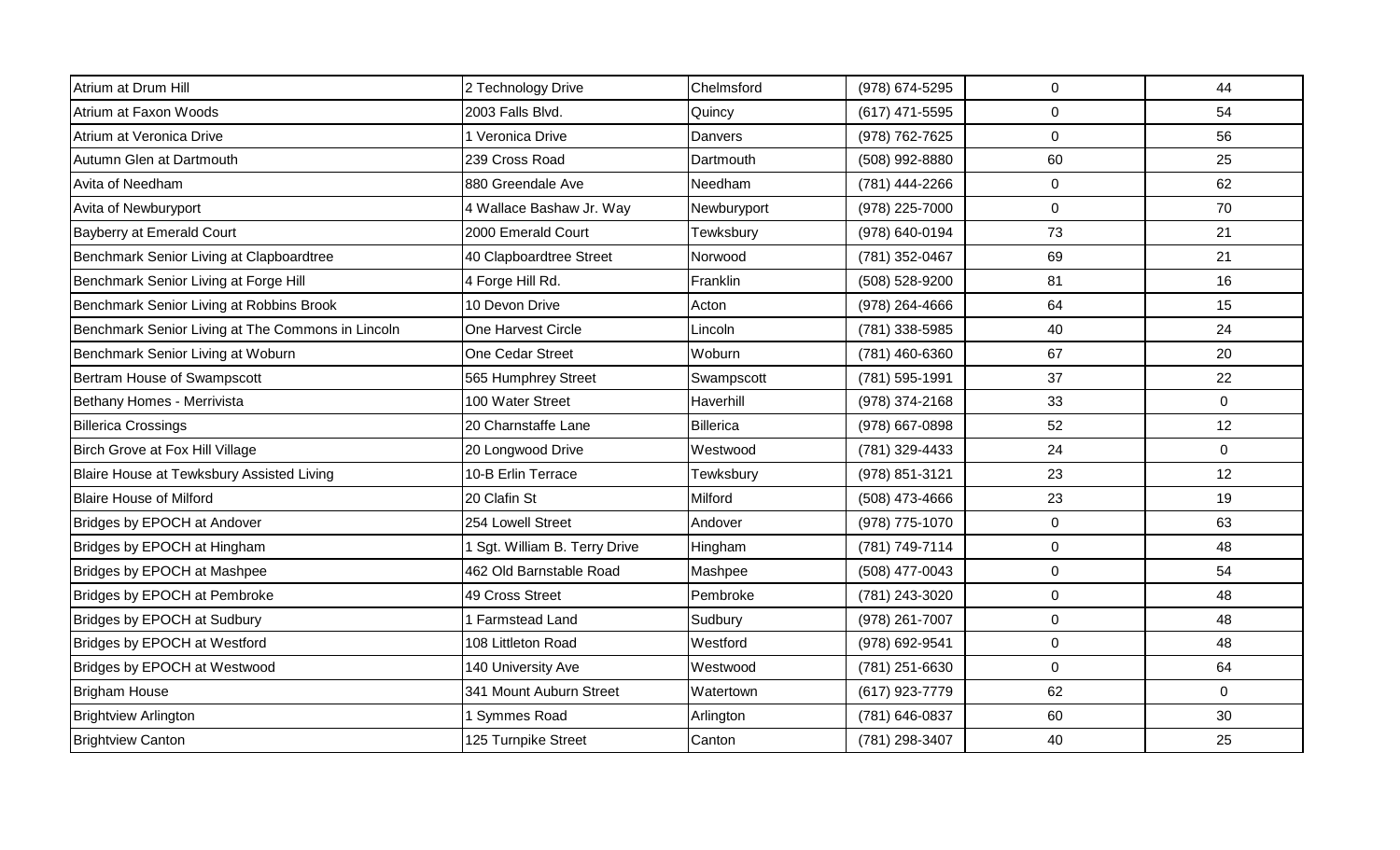| <b>Brightview Concord River</b>          | 199 Concord Road          | Billerica       | (978) 262-1410 | 66  | 27             |
|------------------------------------------|---------------------------|-----------------|----------------|-----|----------------|
| <b>Brightview Danvers</b>                | 50 Endicott Street        | Danvers         | (978) 750-6111 | 55  | 24             |
| Brightview of North Andover              | 1275 Turnpike Street      | North Andover   | (978) 686-2582 | 49  | 27             |
| <b>Brightview Wakefield</b>              | 21 Crescent St            | Wakefield       | (781) 486-4422 | 42  | 28             |
| <b>Broadview</b>                         | 547 Central Street        | Winchendon      | (978) 297-2333 | 42  | $\overline{7}$ |
| <b>Brookdale Attleboro</b>               | 100 Garfield Avenue       | Attleboro       | (508) 222-6655 | 109 | 21             |
| <b>Brookdale Cape Cod</b>                | 790 Falmouth Rd.          | Hyannis         | (508) 790-7666 | 60  | 20             |
| <b>Brookdale Cushing Park</b>            | 300 West Farm Pond Road   | Framingham      | (508) 628-7700 | 78  | 22             |
| Brookdale Eddy Pond East                 | 667 Washington Street     | Auburn          | (508) 832-2200 | 80  | $\mathbf 0$    |
| Brookdale Eddy Pond West                 | 669 Washington Street     | Auburn          | (508) 832-2200 | 68  | 35             |
| <b>Brookdale Quincy Bay</b>              | 99 Brackett Street        | Quincy          | (617) 472-4457 | 150 | $\mathbf 0$    |
| <b>Brookside at Regency</b>              | 120 South Main Street     | Centerville     | (508) 790-5800 | 19  | 10             |
| <b>Cadbury Commons</b>                   | 66 Sherman Street         | Cambridge       | (617) 868-0575 | 50  | 24             |
| <b>Cambridge Homes</b>                   | 360 Mount Auburn St.      | Cambridge       | (617) 876-0369 | 44  | $\mathbf 0$    |
| Cape Cod Senior Residences at Pocasset   | 100 Dr. Julius Kelly Lane | Pocasset        | (508) 564-4474 | 60  | $\mathbf 0$    |
| <b>Carmel Terrace</b>                    | 933 Central Street        | Framingham      | (508) 788-8000 | 69  | $\mathbf 0$    |
| Carriage House at Lee's Farm             | 134 Boston Post Road      | Wayland         | (508) 358-2800 | 33  | 29             |
| Cedarbrook Village                       | 73 South Street           | Ware            | (413) 758-5377 | 61  | 23             |
| <b>Chelmsford Crossings</b>              | 199 Chelmsford Street     | Chelmsford      | (978) 250-8855 | 63  | $\mathbf 0$    |
| <b>Chestnut Knoll at Glenmeadow</b>      | 24 Tabor Crossing         | Longmeadow      | (413) 567-7800 | 34  | $\mathbf 0$    |
| Chestnut Park at Cleveland Circle        | 50 Sutherland Road        | Boston-Brighton | (617) 566-1700 | 56  | 28             |
| Christopher Heights of Attleboro         | 45 South Main Street      | Attleboro       | (508) 222-2868 | 81  | $\mathbf 0$    |
| Christopher Heights of Belchertown       | 99 Front Street           | Belchertown     | (413) 323-5500 | 83  | $\mathbf 0$    |
| Christopher Heights of Marlborough       | 99 Pleasant Street        | Marlborough     | (508) 281-8001 | 83  | $\mathbf{0}$   |
| Christopher Heights of Northampton       | 50 Village Hill Road      | Northampton     | (413) 584-0701 | 83  | $\mathbf 0$    |
| Christopher Heights of Webster           | 338 Thompson Rd.          | Webster         | (508) 949-0400 | 83  | $\mathbf 0$    |
| Christopher Heights of Worcester         | 20 Mary Scano Drive       | Worcester       | (508) 792-1456 | 80  | $\overline{0}$ |
| <b>Clifton Assisted Living Community</b> | 444 Wilbur Avenue         | Somerset        | (508) 324-0200 | 58  | $\mathbf 0$    |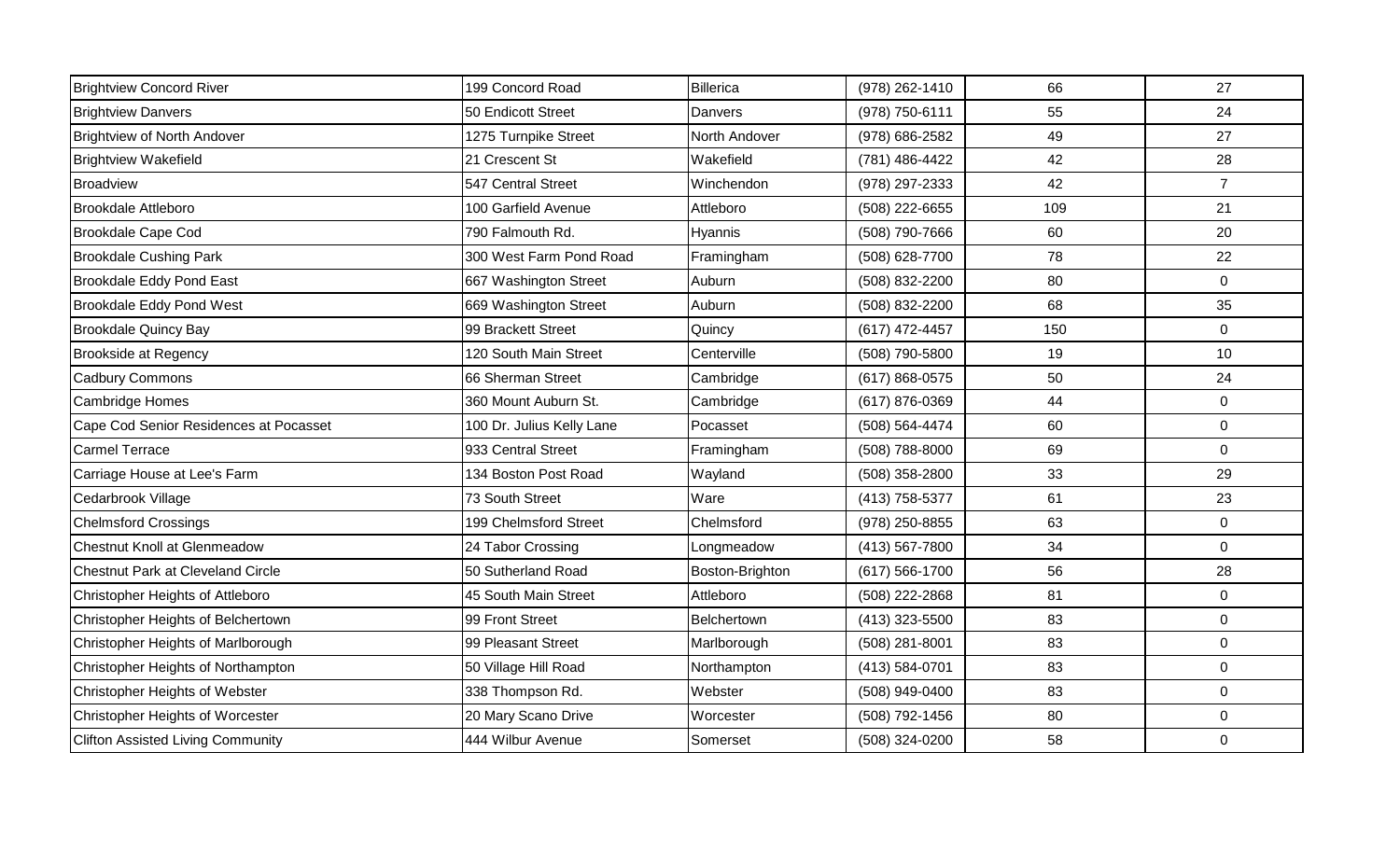| <b>Cohen Florence Levine Estates</b>               | 201 Captain's Row      | Chelsea                    | (617) 887-0826 | 69             | $\mathbf 0$    |
|----------------------------------------------------|------------------------|----------------------------|----------------|----------------|----------------|
| Coleman House                                      | 112 West Main Street   | Northborough               | (508) 351-9355 | $\mathbf 0$    | 12             |
| Compass on the Bay                                 | 1380 Columbia Road     | Boston-South Boston        | (617) 268-5450 | $\overline{0}$ | 39             |
| <b>Concord Park</b>                                | 68 Commonwealth Street | Concord                    | (978) 369-4728 | 77             | 18             |
| Connemara Senior Living Campello                   | 25 E. Nilsson Street   | Brockton                   | (508) 588-5334 | 73             | 13             |
| <b>Corcoran House</b>                              | 40 Walnut Street       | Clinton                    | (978) 365-3600 | 42             | $\overline{0}$ |
| Cornerstone at Canton                              | 175 Revere Street      | Canton                     | (781) 821-3616 | 65             | 22             |
| Cornerstone at Milford                             | 11 Birch Street        | Milford                    | (508) 473-0035 | 65             | 20             |
| Country Club Heights                               | 3 Rehabilitation Way   | Woburn                     | (781) 935-4094 | 83             | 24             |
| Davis Manor                                        | 200 Harvard Road       | Lancaster                  | (978) 368-4816 | $\mathbf 0$    | 6              |
| Decatur House                                      | 176 Main Street        | Sandwich                   | (508) 888-6404 | 38             | $\overline{0}$ |
| Du Charme Estates Ltd.                             | 25 Federal Street      | Blackstone                 | (508) 883-2066 | 12             | $\overline{0}$ |
| Duxbury House at The Village Memory Care Residence | 298 Kingstown Way      | Duxbury                    | (914) 339-2100 | $\mathbf{0}$   | 24             |
| East Village Place                                 | 50 Benton Drive        | East Longmeadow            | (413) 525-8150 | 30             | 43             |
| <b>Edelweiss Village</b>                           | 2220 Centre Street     | <b>Boston-West Roxbury</b> | (857) 547-2000 | 62             | $\Omega$       |
| <b>Eisenberg Assisted Living Residences</b>        | 631 Salisbury Street   | Worcester                  | (508) 757-0981 | 61             | 19             |
| <b>Elizabeth Calsey House</b>                      | 15 Elizabeth Street    | Amesbury                   | (978) 388-0293 | 15             | $\mathbf 0$    |
| Elizabeth Calsey House at Lions Mouth Road         | 286 Lions Mouth Road   | Amesbury                   | (978) 388-3752 | 26             | $\overline{0}$ |
| Evans Park at Newton Corner                        | 430 Centre Street      | Newton                     | (617) 965-9400 | 95             | 17             |
| Fenno House                                        | 540 Hancock Street     | Quincy                     | (617) 773-1590 | 39             | 0              |
| Fieldstone at The Overlook                         | 88 Masonic Home Road   | Charlton                   | (508) 434-2510 | $\mathbf 0$    | 14             |
| Florence & Chafetz Home for Specialized Care       | 175 Captain's Row      | Chelsea                    | (617) 887-0826 | $\mathbf 0$    | 36             |
| Forestdale Park Assisted Living                    | 341 Forest Street      | Malden                     | (781) 333-8903 | 59             | 18             |
| <b>Gabriel House of Fall River</b>                 | 261 Oliver Street      | <b>Fall River</b>          | (508) 678-9095 | 100            | $\Omega$       |
| Gardens at Newbury Court                           | 80 Deaconess Road      | Concord                    | (978) 369-5151 | $\mathbf{0}$   | 27             |
| <b>Giving Tree Senior Living LLC</b>               | 1827 Bridge Street     | <b>Dracut</b>              | (866) 957-8733 | 142            | 18             |
| Glen at Grove Manor                                | 180 Grove Street       | <b>Braintree</b>           | (781) 843-3700 | 20             | $\overline{0}$ |
| <b>Goddard House</b>                               | 165 Chestnut Street    | <b>Brookline</b>           | (617) 731-8500 | 75             | 40             |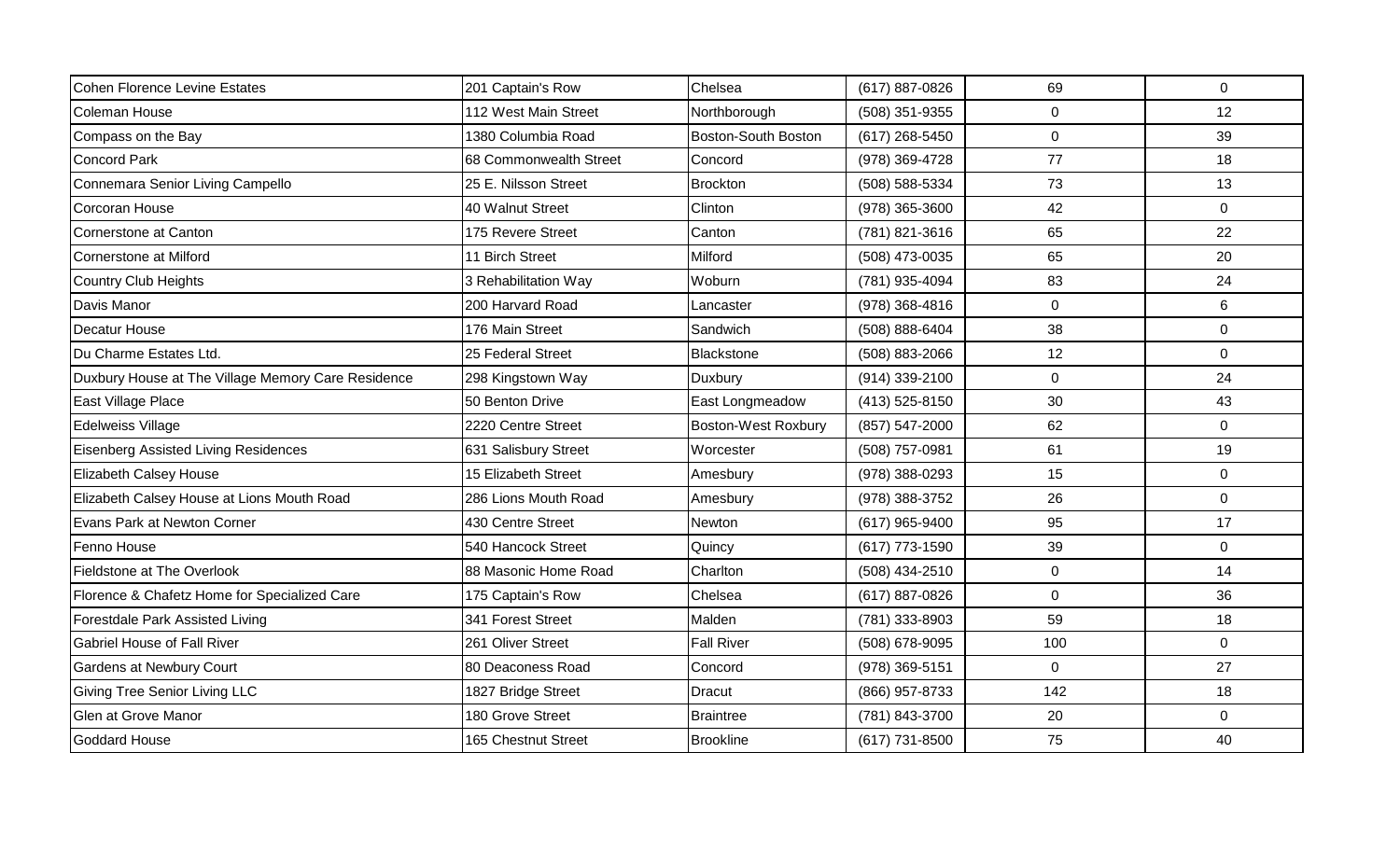| Golden Pond                        | 50 West Main Street       | Hopkinton                  | (508) 435-1250 | 114         | 59             |
|------------------------------------|---------------------------|----------------------------|----------------|-------------|----------------|
|                                    |                           |                            |                |             |                |
| Grace Morgan House                 | 489 Prospect Street       | Methuen                    | (978) 682-4324 | 16          | $\Omega$       |
| <b>Grove Manor Estates</b>         | 160 Grove Street          | Braintree                  | (781) 843-3700 | 55          | 15             |
| Hampton Suites at Southgate        | 30 Julio Drive            | Shrewsbury                 | (508) 842-8331 | 70          | $\overline{0}$ |
| <b>Harbor Point at Centerville</b> | 22 Richardson Road        | Centerville                | (508) 778-2311 | $\mathbf 0$ | 65             |
| Harriett and Ralph Kaplan Estates  | 240 Lynnfield Street      | Peabody                    | (978) 532-4411 | 94          | 36             |
| <b>Haverhill Crossings</b>         | 254 Amesbury Road         | Haverhill                  | (978) 556-1600 | 65          | 20             |
| <b>Heights Crossing</b>            | 35 Christy Place          | Brockton                   | (508) 580-4300 | 79          | 21             |
| Henrietta Brewer House             | 11Mac's Lane. PO BOX 2460 | Martha's Vineyard          | (508) 693-4500 | 14          | $\overline{0}$ |
| Heritage at Falmouth               | 140 Ter Heun Drive        | Falmouth                   | (508) 457-6400 | 56          | $\overline{0}$ |
| Heritage Woods                     | 462 Main Street           | Agawam                     | (413) 786-9704 | 91          | 18             |
| <b>Herrick House</b>               | 89 Herrick Street         | <b>Beverly</b>             | (978) 922-1999 | 69          | 16             |
| <b>Heywood Wakefield Commons</b>   | 50 Pine Street            | Gardner                    | (978) 632-8292 | 78          | $\overline{0}$ |
| John Bertram House                 | 29 Washington Sq.         | Salem                      | (978) 744-1002 | 25          | $\overline{0}$ |
| <b>Keystone Commons</b>            | 460 West Street           | Ludlow                     | (413) 583-6611 | 48          | 12             |
| Keystone Place at Buzzards Bay     | 218 Main Street           | <b>Bourne</b>              | (774) 302-4539 | 55          | 20             |
| Landmark at Longwood               | 63 Parker Hill Avenue     | <b>Boston-Mission Hill</b> | (617) 975-0110 | 60          | 15             |
| Landmark at Ocean View             | 3 Essex Street            | <b>Beverly</b>             | (978) 927-4227 | 70          | 15             |
| Laurel Ridge                       | 110 North Main Street     | Lanesboro                  | (413) 445-5959 | 8           | $\overline{0}$ |
| Laurelwood at The Pinehills        | 10 Golf Drive             | Plymouth                   | (508) 927-6346 | 51          | 29             |
| Laurentide at Mashpee Commons      | 64 Great Neck Rd South    | Mashpee                    | (508) 539-1300 | 52          | 18             |
| <b>Leominster Crossings</b>        | 1160 Main Street          | Leominster                 | (978) 537-2424 | 45          | 17             |
| Life Care Center of Stoneham       | 25 Woodland Road          | Stoneham                   | (781) 662-2545 | 18          | $\overline{0}$ |
| <b>Linda Manor Assisted Living</b> | 345 Hadenvill Road        | Leeds                      | (413) 588-3300 | 68          | 17             |
| Loomis Lakeside at Reeds Landing   | 807 Wilbraham Road        | Springfield                | (413) 782-1800 | 15          | $\overline{0}$ |
| Loomis Village                     | 20 Bayon Drive            | South Hadley               | (413) 532-5325 | 21          | $\overline{0}$ |
| Manor on the Hill                  | 450 North Main Street     | Leominster                 | (978) 537-1661 | 64          | 17             |
| Maplewood at Brewster              | 820 Harwich Road          | <b>Brewster</b>            | (774) 320-1822 | 99          | 33             |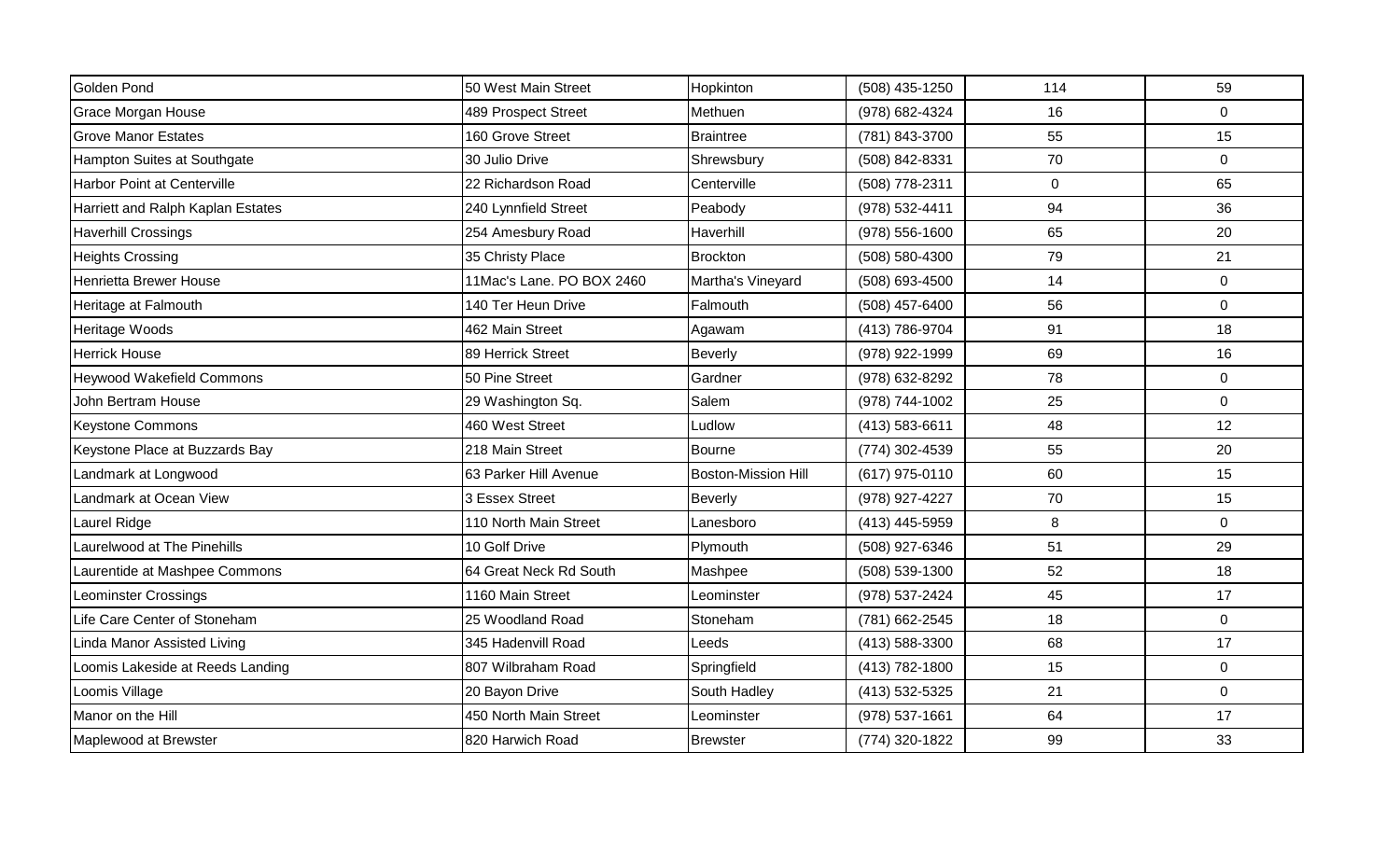| Maplewood at Mayflower Place                    | 579 Buck Island Road       | Yarmouth           | (508) 790-0200 | 38        | $\overline{0}$ |
|-------------------------------------------------|----------------------------|--------------------|----------------|-----------|----------------|
| Maplewood at Weston                             | 99 Norumbega Road          | Weston             | (781) 899-5505 | 80        | 13             |
| Marguerite's House                              | 189 Maple Street           | _awrence           | (978) 682-7575 | 106       | $\overline{0}$ |
| Mary Ann Morse at Heritage                      | 747 Water Street           | Framingham         | (508) 665-5302 | 33        | 65             |
| Mason Wright Assisted Living                    | 74 Walnut Street           | Springfield        | (413) 733-1517 | 67        | 23             |
| Methuen Village at Riverwalk Park               | 4 Gleason Street           | Methuen            | (978) 685-2220 | 77        | 14             |
| Mill Hill Residence                             | 164 MA Route 28            | Yarmouth           | (774) 470-5174 | 37        | 38             |
| Nashoba Park                                    | 15 Winthrop Avenue         | Ayer               | (978) 772-0707 | 73        | $\overline{0}$ |
| Neville Place                                   | 650 Concord Avenue         | Cambridge          | (617) 497-8700 | 58        | 13             |
| New Horizons at Choate                          | 21 Warren Avenue           | Woburn             | (781) 932-8000 | 40        | $\overline{0}$ |
| New Horizons at Marlborough                     | 400 Hemingway Street       | Marlborough        | (508) 460-5200 | 85        | 35             |
| New Pond Village                                | 180 Main Street            | Walpole            | (508) 660-1555 | 17        | 15             |
| NewBridge on the Charles                        | 6000 Great Meadow Road     | Dedham             | (781) 234-9401 | 51        | 36             |
| Notre Dame du Lac                               | 555 Plantation Street      | Worcester          | (508) 852-5800 | 87        | 24             |
| <b>Orchard Hill</b>                             | 761 Boston Post Rd.        | Sudbury            | (978) 218-3004 | 45        | $\Omega$       |
| Orchard Valley of Wilbraham                     | 2387 Boston Road           | Wilbraham          | (413) 596-0006 | 42        | 24             |
| Paddock Ridge at Northbridge                    | 85 Beaumont Drive          | Northbridge        | (508) 234-3434 | 26        | $\overline{0}$ |
| Pine Hill at Kimball Farms                      | 235 Walker Street          | Lenox              | (413) 637-7000 | 48        | 26             |
| Pleasant Bay of Brewster Assisted Living Center | 120 Woodlands Way          | <b>Brewster</b>    | (508) 240-1990 | 59        | $\overline{0}$ |
| <b>Plymouth Crossings</b>                       | 157 South Street           | Plymouth           | (508) 503-1457 | 41        | 16             |
| <b>Prospect House</b>                           | 420 Reservoir Ave.         | Revere             | (781) 853-0005 | 96        | 13             |
| Prosper at Fall River                           | 400 Columbia Street        | <b>Fall River</b>  | (508) 252-0343 | 90        | $\overline{0}$ |
| <b>Prosper at Monastery</b>                     | 110 Monastery Avenue       | Springfield        | (413) 217-1893 | 87        | 18             |
| Providence House                                | 180 Corey Road             | Boston-Brighton    | (617) 731-0505 | 90        | 12             |
| Putnam Farms at Danvers                         | 9 Summer Street            | <b>Danvers</b>     | (978) 822-4035 | 60        | 20             |
| River Mills Assisted Living at Chicopee Falls   | <b>7 River Mills Drive</b> | Chicopee           | (413) 531-0995 | 73        | 22             |
| <b>RiverCourt Residences</b>                    | 8 West Main Street         | <b>West Groton</b> | (978) 448-4122 | 43        | 16             |
| Robbie's Place                                  | 400 Hemenway Street        | Marlborough        | (508) 573-1245 | $\pmb{0}$ | 22             |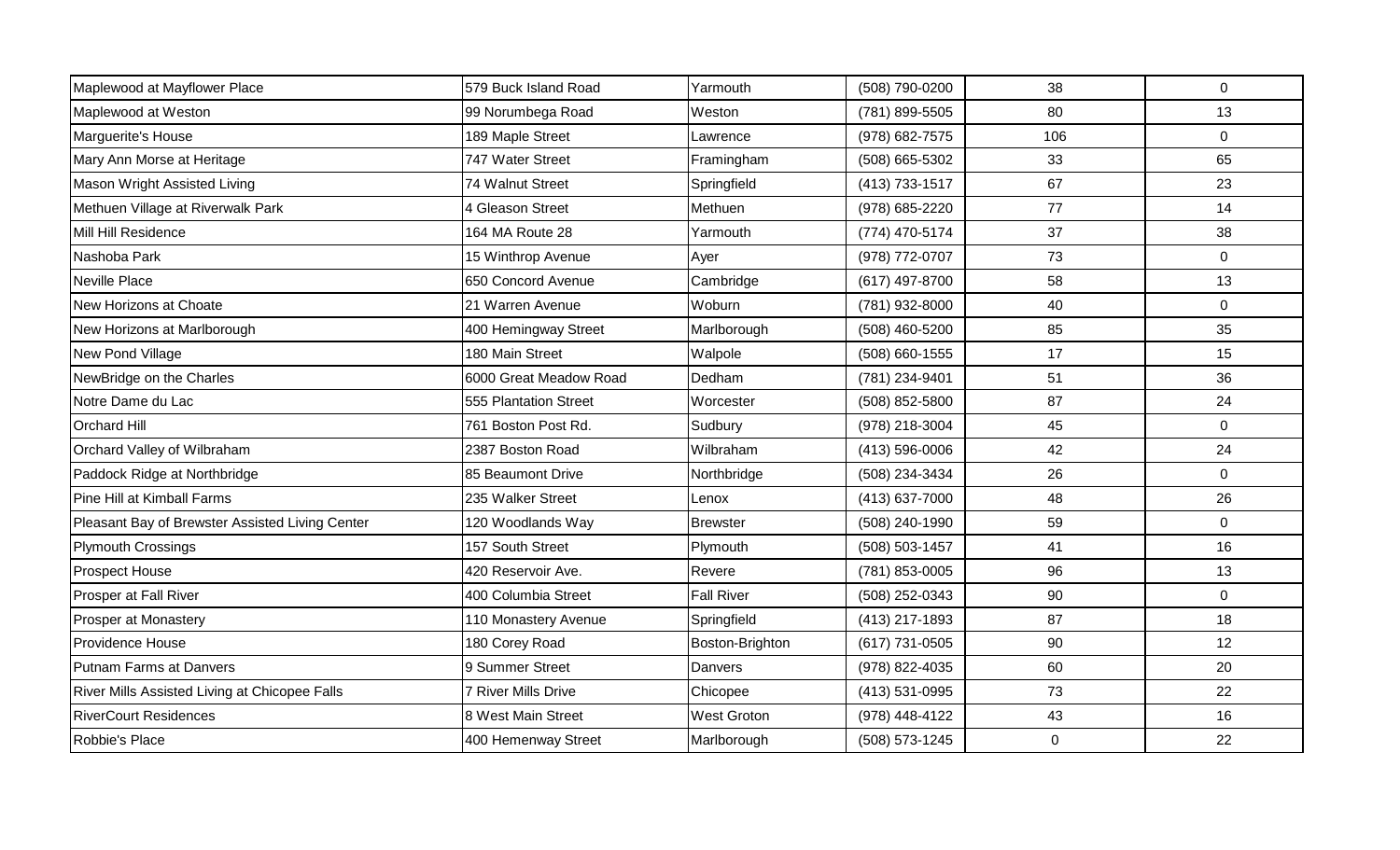| Rockridge Retirement Community                        | 25 & 37 Coles Meadow Road | Northampton              | (413) 586-2902   | 42          | 26             |
|-------------------------------------------------------|---------------------------|--------------------------|------------------|-------------|----------------|
| Rogerson House                                        | 434 Jamaicaway            | Boston-Jamaica Plain     | (617) 983-2300   | $\mathbf 0$ | 40             |
| Rosewood Homestyle Assisted Living                    | 318-320 Onota Street      | Pittsfield               | (413) 448-8449   | 25          | $\mathbf{0}$   |
| <b>Ruggles Assisted Living</b>                        | 25 Ruggles Street         | Boston-Roxbury           | (617) 427-0142   | 43          | $\mathbf{0}$   |
| Ruth's House                                          | 780 Converse Street       | Longmeadow               | (413) 567-3949   | 42          | 22             |
| Sarawood                                              | 1 Loomis Avenue           | Holyoke                  | (413) 532-7879   | 28          | $\mathbf 0$    |
| Scandinavian Living Center                            | 206 Waltham Street        | Newton                   | $(617)$ 527-6566 | 40          | $\mathbf{0}$   |
| Seasons of Danvers                                    | 44 Summer Street          | Danvers                  | (978) 777-0230   | $\pmb{0}$   | 47             |
| <b>Shrewsbury Crossings</b>                           | 311 Main Street           | Shrewsbury               | (508) 845-2100   | 47          | 17             |
| Side By Side                                          | 120 Onota St.             | Pittsfield               | (413) 443-4274   | 43          | $\mathbf 0$    |
| Side by Side Assisted Living Residence Veterans Annex | 43 West Union Street      | Pittsfield               | (413) 443-4274   | 20          | $\overline{0}$ |
| Springhouse                                           | 44-46 Allandale Street    | Boston-Jamaica Plain     | (617) 522-0043   | 36          | 13             |
| <b>Stafford Hill</b>                                  | 60 Stafford Street        | Plymouth                 | (508) 830-9990   | 61          | 25             |
| Standish Village at Lower Mills                       | 1190 Adams Street         | <b>Boston-Dorchester</b> | $(617)$ 298-5656 | 72          | 13             |
| Stone Hill at Andover                                 | 141 Elm Street            | Andover                  | (978) 664-2600   | 72          | 24             |
| Stonebridge at Burlington                             | 50 Greenleaf Way          | Burlington               | (781) 272-0080   | 84          | 26             |
| Sugar Hill                                            | 45 Main Street            | Dalton                   | (413) 684-0100   | 29          | 13             |
| Sunny Acres-Legacy Care                               | 254 Billerica Road        | Chelmsford               | (978) 256-1616   | $\mathbf 0$ | 12             |
| Sunrise at Gardner Park                               | 73 Margin Street          | Peabody                  | (978) 532-3200   | 35          | 20             |
| Sunrise of Arlington                                  | 1395 Massachusetts Ave.   | Arlington                | (781) 643-2100   | 61          | 24             |
| Sunrise of Braintree                                  | 618 Granite Street        | <b>Braintree</b>         | (781) 356-0190   | 51          | 28             |
| Sunrise of Burlington                                 | 24 Burlington Mall Road   | Burlington               | (781) 229-8100   | 50          | 29             |
| <b>Sunrise of Cohasset</b>                            | 125 King Street           | Cohasset                 | (781) 383-6300   | 40          | 22             |
| Sunrise of Leominster                                 | 6 Beth Avenue             | Leominster               | (978) 537-7600   | 38          | 32             |
| Sunrise of Lynnfield                                  | 55 Salem Street           | Lynnfield                | (781) 245-0668   | 64          | 15             |
| Sunrise of Newton                                     | 431 Washington Street     | Newton                   | (617) 663-1122   | 42          | 43             |
| Sunrise of Norwood                                    | 86 Saunders Road          | Norwood                  | (781) 762-1333   | 45          | 27             |
| Sunrise of Plymouth Beach                             | 97 Warren Avenue          | Plymouth                 | (508) 746-9733   | 58          | 29             |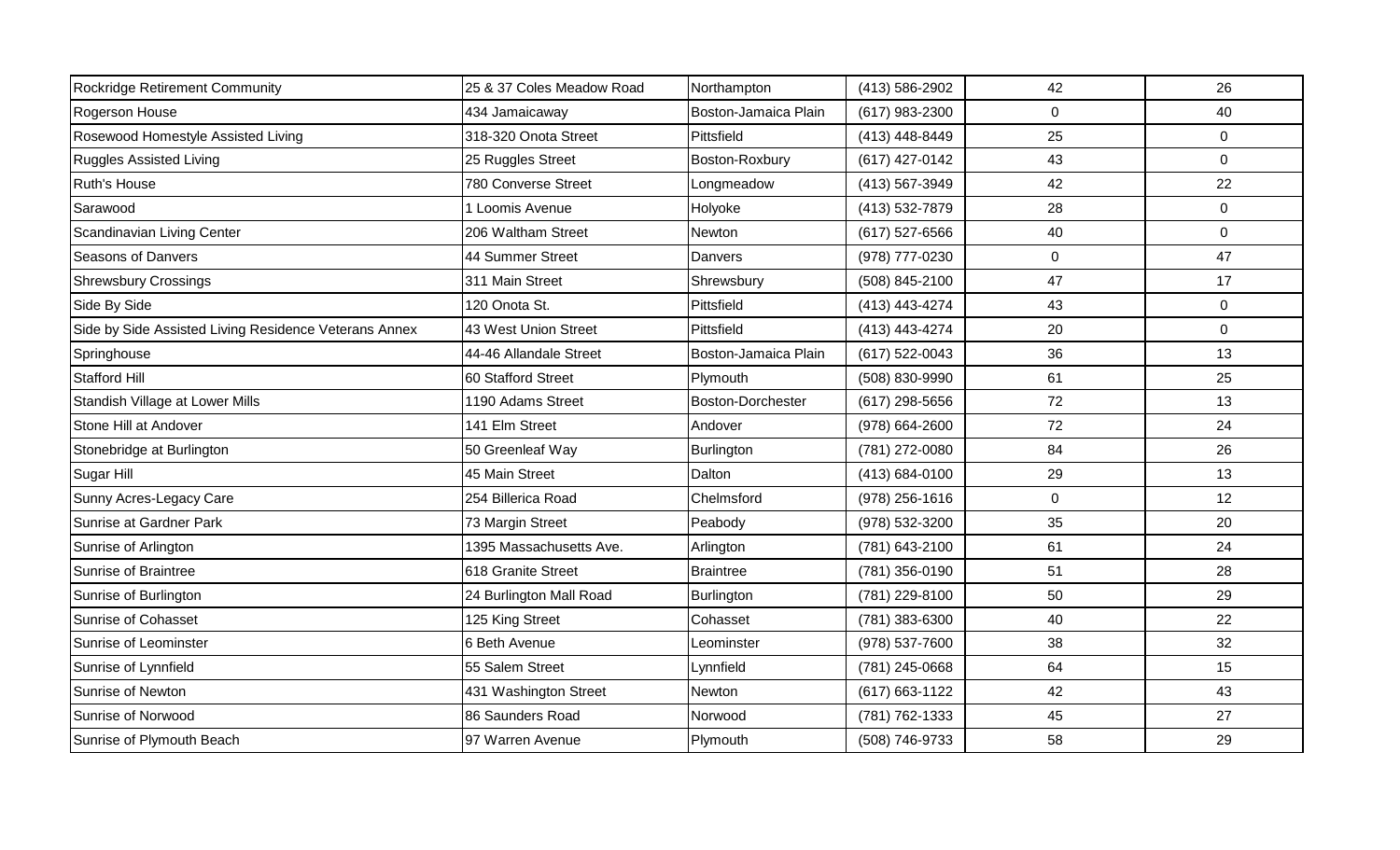| Sunrise of Wayland                             | 285 Commonwealth Road           | Wayland         | (508) 652-6300 | 43          | 16             |
|------------------------------------------------|---------------------------------|-----------------|----------------|-------------|----------------|
| Susan S. Bailis Assisted Living Community      | 352 Massachusetts Avenue        | Boston-Back Bay | (617) 247-1010 | 82          | $\overline{0}$ |
| Swan Brook                                     | 924 Gardner's Neck Rd.          | Swansea         | (508) 324-9074 | 29          | $\overline{0}$ |
| <b>Tatnuck Park at Worcester</b>               | 340 May Street                  | Worcester       | (508) 755-7277 | 57          | 19             |
| The Arbors at Amherst                          | 130 University Drive            | Amherst         | (413) 548-6800 | 52          | 26             |
| The Arbors at Chicopee                         | 929 Memorial Drive              | Chicopee        | (413) 593-0088 | 80          | 10             |
| The Arbors at Dracut                           | 21 Broadway Road                | <b>Dracut</b>   | (978) 455-9182 | 53          | 26             |
| The Arbors at Greenfield                       | 15 Meridian Street              | Greenfield      | (413) 774-4400 | 65          | 11             |
| The Arbors at Stoneham                         | 140 Franklin Street             | Stoneham        | (781) 435-1958 | 58          | 26             |
| The Arbors at Stoughton                        | 2121 Central Street             | Stoughton       | (781) 344-0310 | 67          | 24             |
| The Arbors at Taunton                          | 763 County Street               | Taunton         | (508) 824-4800 | 53          | 25             |
| The Arbors at Westfield                        | 40 Court Street                 | Westfield       | (413) 562-0001 | 80          | 10             |
| The Assisted Living Residences at Hancock Park | 164 Parkingway                  | Quincy          | (617) 773-4222 | 42          | $\overline{0}$ |
| The Branches of Framingham                     | 518 Pleasant Street             | Framingham      | (774) 505-7040 | 44          | 14             |
| The Branches of Marlboro                       | 421 Bolton Street               | Marlborough     | (508) 841-3923 | 44          | 14             |
| The Branches of North Attleboro                | 40 Robert F.Toner Blvd          | North Attleboro | (508) 455-4095 | 38          | 14             |
| The Cottages at Dartmouth Village              | 214 Slocum Road                 | Dartmouth       | (508) 999-0404 | 45          | 43             |
| The Elms at Briarwood                          | 70 Briarwood Circle             | Worcester       | (508) 852-9065 | 27          | $\overline{0}$ |
| The Enclave of Franklin                        | 656 King St                     | Franklin        | (508) 520-1150 | 61          | 20             |
| The Evergreens                                 | 68 Briarwood Circle, PO Box 500 | Worcester       | (508) 852-9065 | $\mathbf 0$ | 12             |
| The Falls at Cordingly Dam                     | 2300 Washington Street          | <b>Newton</b>   | (617) 928-0007 | 63          | 26             |
| The Gables at Winchester                       | 299 Cambridge Street            | Winchester      | (781) 756-1026 | 123         | $\overline{0}$ |
| The Gables of Fitchburg                        | 935 John Fitch Highway          | Fitchburg       | (978) 343-8789 | 47          | $\overline{0}$ |
| The Inn at Silver Lake                         | 19 & 21 Chipman Way             | Kingston        | (781) 585-4101 | 56          | 30             |
| The Landing at Laurel Lake                     | 600 Laurel Street               | Lee             | (413) 243-4747 | 40          | 13             |
| The Linden at Danvers                          | 200 Conant Street               | Danvers         | (978) 777-5717 | 90          | 24             |
| The Linden at Dedham                           | 391 Common Street               | Dedham          | (781) 407-7711 | 88          | 25             |
| The Parc at Harbor View Senior Living          | 46 Lincoln Street               | Winthrop        | (617) 207-3009 | 53          | 20             |
|                                                |                                 |                 |                |             |                |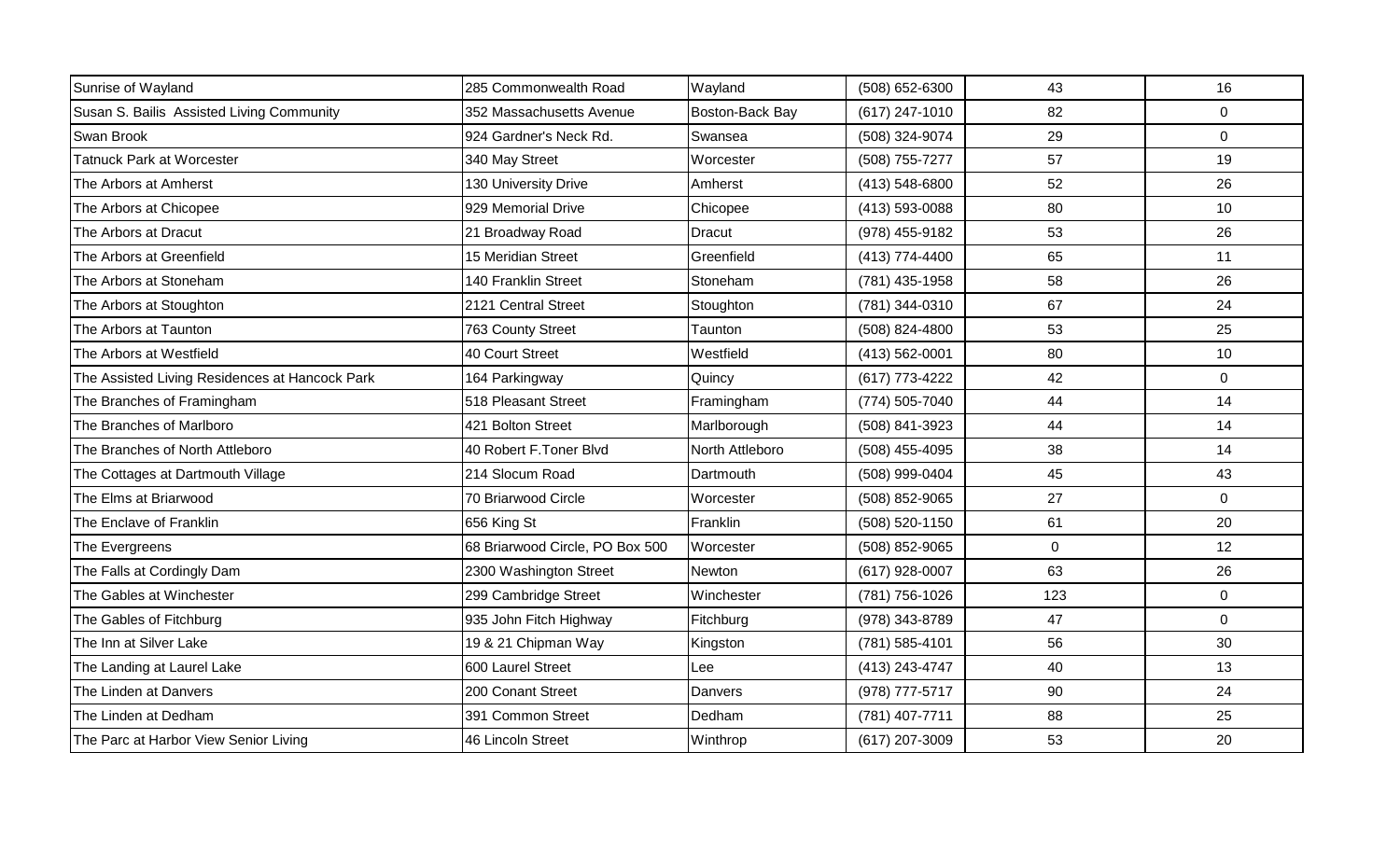| The Reserve at East Longmeadow     | 721 Parker Street     | East Longmeadow  | (413) 224-2200 | 71             | 32             |
|------------------------------------|-----------------------|------------------|----------------|----------------|----------------|
| The Residence at Cedar Dell        | 628 Old Westport Road | Dartmouth        | (508) 636-0590 | 61             | 17             |
| The Residence at Five Corners      | 678 Depot Street      | Easton           | (508) 535-2203 | 64             | 20             |
| The Residence at Freeman Lake      | 4 Technology Drive    | North Chelmsford | (978) 458-0099 | 60             | 19             |
| The Residence at Great Woods       | 190 Mansfield Avenue  | Norton           | (508) 285-3355 | 72             | $\overline{0}$ |
| The Residence at Melrose Station   | 158 Essex Street      | Melrose          | (781) 620-8990 | 65             | 25             |
| The Residence at Orchard Grove     | 258 Walnut St         | Shrewsbury       | (508) 841-5735 | 60             | 20             |
| The Residence at Pearl Street      | 75 Pearl Street       | Reading          | (781) 944-9200 | 63             | 20             |
| The Residence at Penniman Hill     | 276 Whiting Street    | Hingham          | (781) 556-8121 | 64             | 26             |
| The Residence at Riverbend         | 149 County Road       | Ipswich          | (978) 356-1300 | 53             | 22             |
| The Residence at Sherburne Commons | 40 Sherburne Commons  | Nantucket        | (508) 228-4080 | 32             | $\overline{0}$ |
| The Residence at Valley Farm       | 639 Pond Street       | Ashland          | (508) 532-3197 | 60             | 20             |
| The Residence at Vinnin Square     | 224 Salem Street      | Swampscott       | (781) 603-0099 | 62             | 22             |
| The Residence at Watertown Square  | 20 Summer Street      | Watertown        | (617) 924-8100 | 65             | 25             |
| The Rubin Home Assisted Living     | 50 Houston Ave        | Saugus           | (781) 558-1909 | $\overline{0}$ | 9              |
| The Saab Residence                 | 1085 Varnum Avenue    | Lowell           | (978) 569-1016 | 45             | 15             |
| The Wellington at Springfield      | 942 Grayson Drive     | Springfield      | (413) 426-9868 | 73             | 18             |
| The Woodlands Inn at Edgewood      | 575 Osgood Street     | North Andover    | (978) 725-4102 | 30             | 10             |
| <b>Thirwood Place</b>              | 237 North Main Street | Yarmouth         | (508) 398-8006 | 69             | $\overline{0}$ |
| <b>Traditions of Dedham</b>        | 735 Washington Street | Dedham           | (781) 251-9330 | 81             | 14             |
| <b>Traditions of Wayland</b>       | 10 Green Way          | Wayland          | (508) 358-0700 | 66             | 10             |
| Victorian Health of Chatham        | 389 Orleans Road      | Chatham          | (508) 945-1211 | 40             | $\overline{0}$ |
| Village at Willow Crossings        | 25 Cobb Street        | Mansfield        | (508) 261-1333 | 86             | 18             |
| Visiting Nurse Assisted Living     | 259 Lowell Street     | Somerville       | (617) 776-9800 | 97             | $\overline{0}$ |
| <b>Waltham Crossings</b>           | 126 Smith Street      | Waltham          | (781) 466-9912 | 67             | 22             |
| Waterstone at Wellesley            | 23 Washington Street  | Wellesley        | (781) 235-1614 | 52             | $\overline{0}$ |
| <b>Whaler's Cove</b>               | 114 Riverside Avenue  | New Bedford      | (508) 997-2880 | 120            | 0              |
| <b>Whitcomb House</b>              | 245 West Street       | Milford          | (508) 634-2440 | 68             | $\mathbf 0$    |